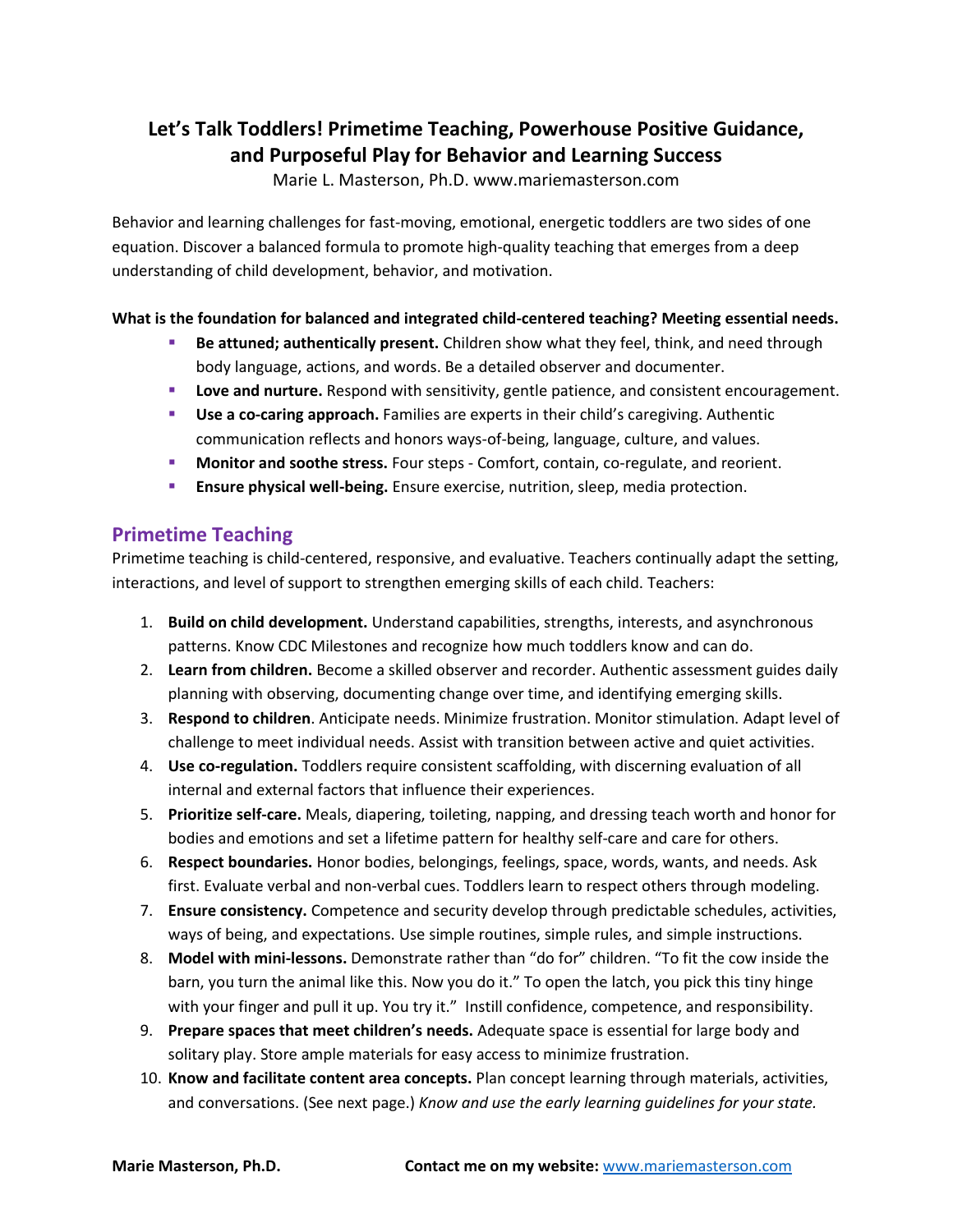### **Prime-Time Conversations**

Talk with children! Meaningful interactions are the foundation of primetime teaching and play-based, child-centered learning.

- **Respond to children's cues, needs, and wants.** A toddler reaches for a ball. You respond, "You want the red ball. Here is the ball. The ball is rolling to you! Roll the ball back to me." "Here is the brown bear. His fur is soft. He looks cold. Can you wrap him in the blanket?"
- **Initiate serve and return, back-and-forth conversation**. Narrate events, effective strategies, and children's actions. "You are working hard to pull the chair to the table. You used your strong muscles. Will your doll sit on the chair?" Invite a response with questions.
- **Engage in joint attention**. Share focused positive emotions and conversation. "The geranium leaves are turning brown. Can you help me pick them off? When we are finished, we can fill the watering can to wet the soil."
- **Add on information.** A child says, "My block." The adult responds, "Yes, that is a red block. Can you balance it on top of the skyscraper?" A child says, "It's in the house." The adult responds, "Yes, the caterpillar is inside the cocoon. It is warm and soft inside the cocoon." A child says, "Tiara is crying." The adult responds, "Yes, Tiara is crying. She feels sad her momma left. Let's invite her to read a book. Can you choose a book for us?"
- **Use specific and descriptive language**. "The bird on the feeder is a cardinal. Do you see the way his head feathers make a little cap? When you see a red bird with a feather cap, it is a cardinal." Avoid pronouns and non-descriptive words, like, "Put it over there." Instead, say, "The big horse book belongs on top of the cart."
- **Ask open ended questions.** "Tell me about your shopping trip." "What do you think the boy is doing?" "What is happening in the picture?" "How did the dog sneak into the house?"
- **Increase empathy by pointing out what others feel and need.** "Sylvia looks happy. Let's see what she is working on." "George seems sad. Let's invite him to play our game."
- **Play with words.** Toddlers enjoy word sounds. "Petunia!" "Pickles!" "Pop Corn!" When they are eating muffins, the adult can ask, "Are you eating a pancake?" (They will laugh and say no!) "Is it a popsicle?" They will say no. "Is it a muffin?" They will say "yes!" The adult can add, "What kind of muffin are you eating? Yes. It looks like a yummy blueberry muffin."
- **Use "fancy" vocabulary.** Instead of, "Oh that was so kind." Say, "You showed lovely manners." It is amazing how proud toddlers are of the words they use. Instead of, "It's a fire truck," Say, "That is a hook and ladder engine." "This is a fire tanker. It holds water for the hose." "This is a ground ladder. Fire fighters use it to rescue a kitten stuck in a tree." "This is an aerial ladder. Workers use it to climb into windows." Children will be wide-eyed as they listen to and imagine these adventures and ideas.

## *Co-teachers, leaders, and coaches can share reflective feedback.*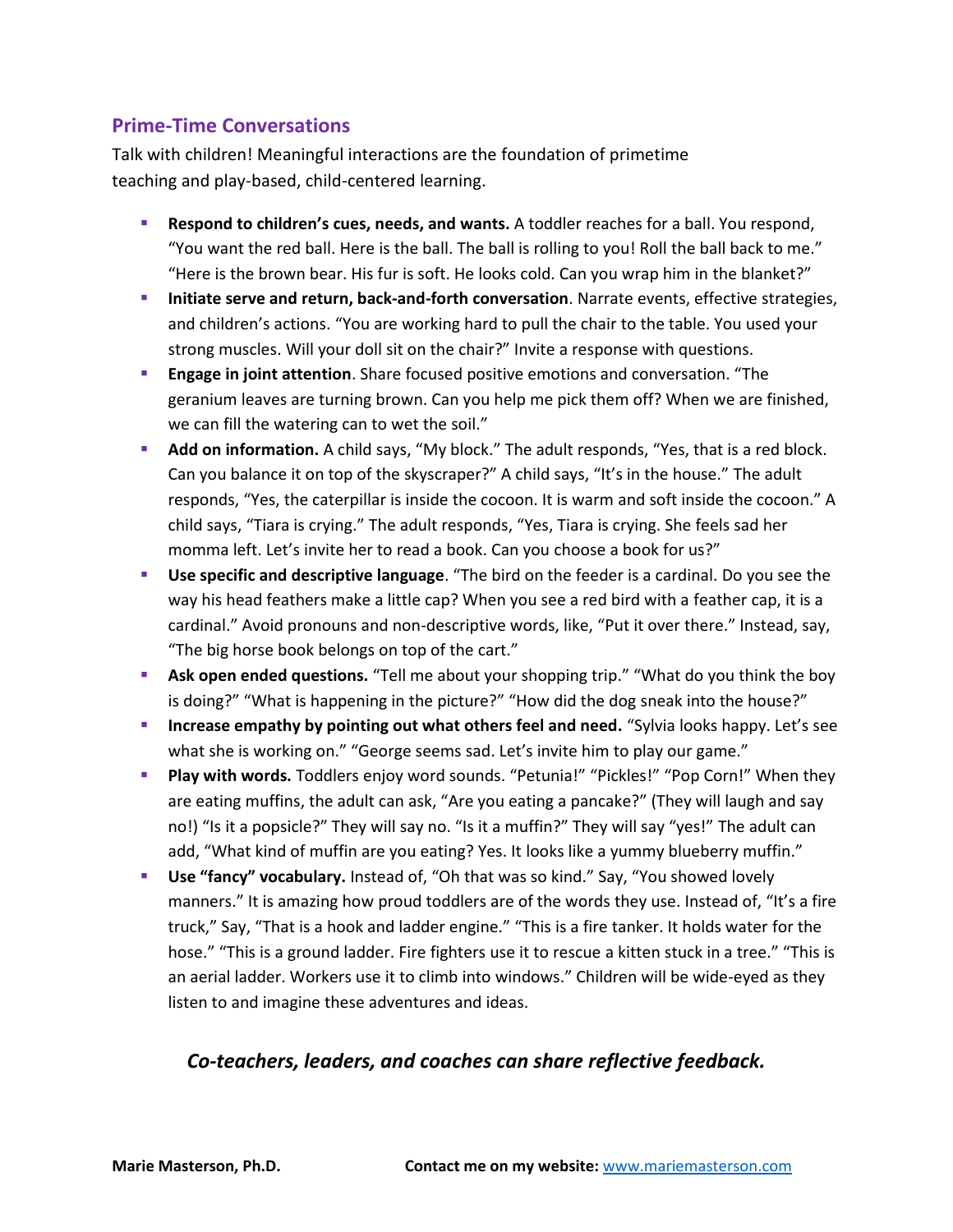#### **Powerhouse Positive Guidance**

*Guidance* means to teach and train positive habits of behavior and strengthen self-regulation. Use these strategies individually or combine as needed. The desired goal is for to children experience success.

1. **Model the behavior you want.** Show children by example how to behave.

2. **Prepare children for what is coming next.** "First we will wash hands. Then we will eat lunch." Be consistent every time. Only say what you plan to do. Don't expect children to know what is happening next. They are focused in the moment.

3. **Give positive feedback**. Narrate what you see. "How kind. You shared your wagon with Skye." "You stepped over Bryon's puzzle. Good for you to see what he was doing and tell your body where to go."

4. **Use effective redirection.** Rather than mention what should not be done (or tell a child to stop), *describe a safe, positive choice or solution*. Effective redirection is an incompatible alternative. It replaces rather than stops a behavior. "Drive around Tommy." (Rather than "Don't hit Tommy.") "Look for your feet." (Rather than, "Look out. Don't bump Charlie.")

5. **Offer choices.** Make a simple statement that describes a needed behavior, then add two choices to shift responsibility to the child. "Naptime. Do you want to snuggle with your blanket or teddy bear?" "Time to pick up toys. Do you want to help pick up the cars or the bears?" Assist with next steps.

6. **Keep it simple.** Toddlers have a short attention span. Give brief, one-step instructions. For a child climbing, say, "Feet on the floor," rather than, "Look out, Shalynn. You will fall off that chair and hurt yourself." "Naptime. I will pat your back." "Book on your lap. Let's read together."

7. **Use alternatives to "no."** Shift children's attention forward to a positive activity. Redirect or distract. "I have a box of squishy balls. You can roll them down the slide." Offer a choice. "Would you like to paint at the easel or make handprints with Ms. Kelly?" Help the child get started.

8. **Validate feelings.** "It's hard to sit still." "I feel like running, too." Describe feelings you see. "I know you are disappointed." "I see you are excited." "I know you miss momma. Let's read until she comes."

9. **Encourage and empower success.** "Three cheers for our kind children. You were helping each other." "Awesome! We had fun cleaning up together." "I am so happy to read with you. You are a good book reader." The most motivating factor for human beings is competence. Every interaction between you and a child should result in success for the child. Support and encourage understanding and skill.

**Note:** See my website: [www.mariemasterson.com](http://www.mariemasterson.com/) for resources including book lists for toddlers, a checklist for facilitating play, and detailed handout on Powerhouse Positive Guidance to strengthen competence in toddlers.